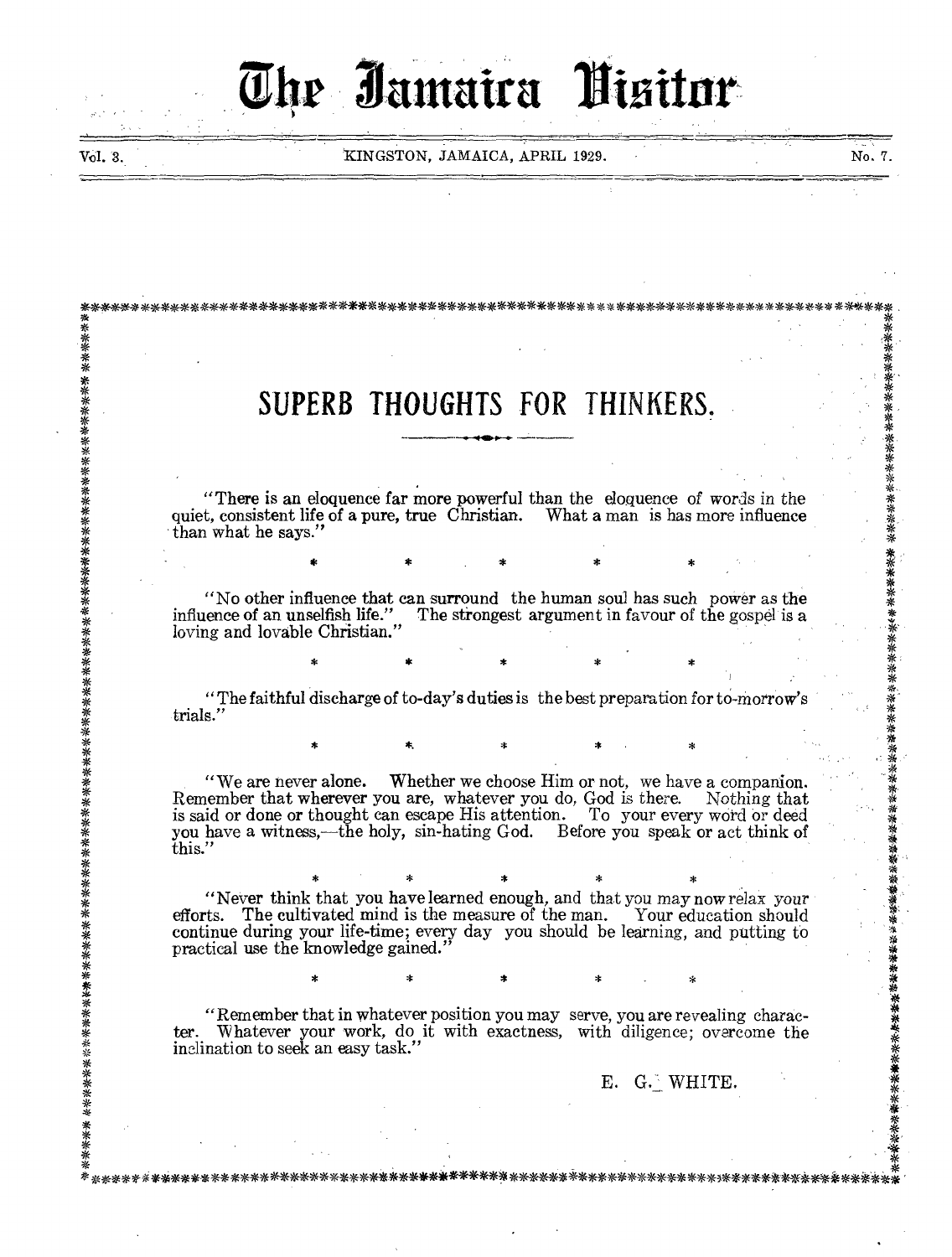### **THE JAMAICA VISITOR**

### **BIBLE STUDY.**

## OUR CHILDREN AT HOME.

- Psalm 127:3. Children are God's heritage.
- Frov. 22:15. Naturally, children are sinful.
- Matt. 19:13, 14. What is the first duty of the parents to their children?
- Frov. 22:6, Eph. 6;4. How should this be done?
- Prov. 29:15. What result will follow neglect of this?
- Deut. 32:46. Children should be subject to parental authority.
- Gen. 18:19. Why was Abraham specially blessed?
- Eph. 6:4. Col. 3:21. What must parents avoid?
- Deut. 6: 5-9. We should teach them God's truth, and surround them with holy influences.
- Prov. 23: 13, 14. Be sure to correct them.
- Prov. 13:24. But do this lovingly and prayerfully.
- Prov. 29:22. Do not punish or reprove your child while you are angry.
- $Job.$  22: 6, 7. What mark of respect should they observe?
- Exod. 20:12. How should children be taught to treat their parents?
- Luke 2: 40. What was seen in the childhood of Jesus? also vs. 52.
- Luke 2: 51. Jesus was subject to his parents.

"Let not parents forget the great mission field that lies before them in the home. In the children committed to her every mother has a sacred charge from God. 'Take this son, this daughter' God. says, 'and train it for Me. Give it a character polished after the similitude of a palace, that it may shine in the courts of the Lord forever, the light and glory that shine from the throne of God rest upon the faithful mother as she tries to educate her children to resist the influence of evil."

Testimonies, vol. 9, page 37.

"The first great business of your life is to be a missionary at home."

 $-Vol. 4$ , p. 138.

"Our work for Christ is to begin with the family, in the home. . There is no missionary field more important than<br>this." --- Vol. 6. p. 429.  $-$ Vol. 6, p. 429.

"The *greatest evidence* of the power of Christianity that can be presented to the world is a *well-ordered*, well-disci*plined family.* This will recommend the truth, as nothing else can; for it is a living witness of its practical. power upon the heart."  $-Vol. 6, p. 304.$ 

"Religion is love; and a Christian home is one where love reigns, and finds expression in words and acts of thoughtful kindness and gentle courtesy." —Vol. 5, p. 335.

### **A MESSAGE FROM PASTOR A. R. OGDEN.**

Dear Friends of the Jamaica Visitor. We are happy to see the improved appearance and larger sized pages of the "Visitor." We also appreciate the attention being given to the children and Young People's departments in the 'paper. I am sure that these improvements will bring. manifold blessing to all of our dear people—children and youth in the Jamaica Conference.

It was my glad privilege to arrive at Kingston, Wednesday, February 27th, after a trip from Cuba to Porto Rico, Santta Domingo, and Haiti. I am glad to bring to you a word of cheer and of Progress from our fields throughout the Antillian Union Mission. In all our fields, as in all parts of the world, God has definitely set His hand for a speedy finishing of the work.

Notwithstanding the terrible hurricane that brought ruin and desolation to beautiful Parto Rico, the work of God has moved forward. I was especially glad to see such a good work being done at the Aibonito Academy, notwithstanding that some of the buildings were entirely destroyed by the storm, and the others all badly damaged. Teachers and students went to work with determination and courage and gathered up scattered wreckage and repaired the buildings as far as they were able, so that the school work has been carried on, though under very trying and unpleasant conditions. A good school-year has been enjoyed by all, and there will be several graduates at the close.

In this catastrophe we have seen a demonstration of the true spirit of optimism, as expressed in the following lines:

"A pessimist is one who sees disaster in every, opportunity. **Contract** 

"An optimist is one who sees opportunity in every disaster."

•The teachers and students of this Academy surely showed themselves

real optimists in the experience of last September. Oh how much better always to be an optimist!—always making obstacles and difficulties stepping stones to success. The greatest victories in our life may be gained from what may seem impossible.

The work in Santo Domingo shows progress with interests in many parts; and new converts are accepting the Message. The interest in the Sabbath School work shows marked progress, the membership at the close of 1927 being 288, and this ' had grown to 589 at the end of 1928, a gain of 301 for the year. Thus their membership was more than doubled in one year. If all our Sabbath Schools in all the world would do as well, we would soon have one million young and old attending our Sabbath Schools every Sabbath day. Why not? There are interests in many places in Santo Domingo as in Cuba, and all of our fields. God is surely working.

Our work is also making encouraging progress in Haiti. A splendid church building 40x80feet, which seats approximately 400 persons, was opened for services and dedicated, Sabbath evening, February 22, in Port au-Prince. To our great astonishment not only were the seats all taken, nearly an hour before the time of the service, but hundreds stood until every available space inside and around were filled. These were not idle curiosity-seekers, but earnest, intelligent and interested listeners from the circle of Government employees and influential people of the city. A good interest was maintained thoroughout the meetings which closed on Sunday night, the 24th. Surely this new monument, named "Adventista Temple" will mean much for the growth and progress of our work not only in the Capital City but throughout the Republic of Haiti. The erection of this building has created an unprecedented interest in city and country.

Our Union Committee meetings are called for March 24-28, at the Mandeville College, during which time very careful, earnest, and prayerful study will be given to the needs of the work throughout our Antillian Union Mission; and everything will be done in laying plans for advancement of the Message of truth in every part of this great Union. A further report will tell something of the meetings which at this writing are still in the future.  $\sim$   $\sim$ 

> A. R.. OGDEN, Superintendent, Antillian Union Mission.

 $\sim$ 

 $\overline{2}$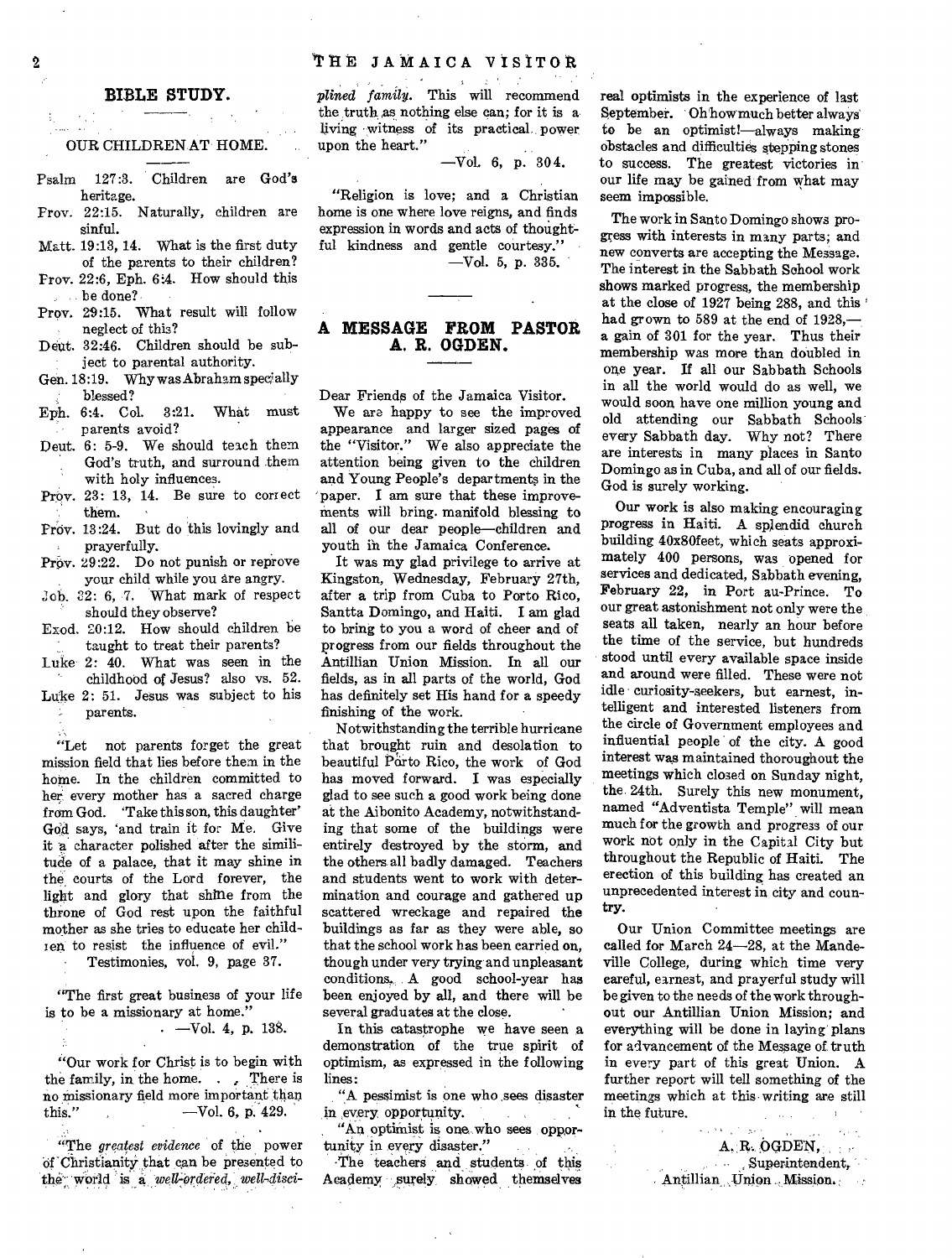### THE JAMAICA VISITOR

# **Field Notes.**  \*\*\*\*\*\*\*\*\*\*\*\*\*\*\*\*\*\*\*\*\*\*\*\*\*

NORTH STREET, KINGSTON CHURCH SCHOOL.—On the invitation of the head teacher, Sister Ivy Wilson, and accompanied by our Educational Secretary, I visited this school on the 17th February. The session was ordinary, and the attendance was full. We examined the work being done in both departments and were very pleased with the evident progress which many of the pupils have made. Exceptions to this were found in a few whose attendance has been indifferent. Commendable work is being done in the Latin and mathematics classes, and English grammar, and hiar tory were good. Some excellent drawings were exhibited, showing that our pupils excel in free-hand productions. Due attention is given to Bible knowledge, and the conduct of the school is a credit to the Management, in which also Sister Gordon must share credit. Brother P. J. Bailey gave an excellent address to which the pupils listened attentively. Before leaving, the children delighted us with singing—a very pretty Round being rendered by all, and the juniors gave an action song very creditably. We could not help wondering how our school can be run so successfully with the meagre facilities on hand. May the school help to save the children. H. J. E.

Brother J. McDonald writes from Ballimony that on March 2, accompanied by Brother J. E. Francis, he went to the district of York Castle, where Bro. Francis used to preach when connected with another denomination. Visiting an aged gentleman, they were asked many questions relating to the true Sabbath. Five neighbours came in and a *very* interesting time was spent studying the scriptures. Brother Mc Donald expects some good results from this work.

 $\bullet$ 

CAYMAN BRAC. On Sabbath, February, 9, I left Kingston on the M.S. "Cimboco" on a visit to Cayman Brac. I enjoyed the trip as my old friend (sea sickness) did not trouble me. On Sunday evening following we reached the Creek and the brethren met me and took me to shore in their boat. I was received with much gladness, Bro. F. Fletcher also being present. I studied with the believers every night but one

during the two weeks and conducted a baptismal service on the 23rd: The sea had been calm during the week, but on Friday a "North Wester" made down. Earnest prayers to God were offered for the stilling of the waves, and as the hour appointed drew near we could see the force of the waves lessening. which we took to be an answer to prayer, and we proceeded to the beach. A crowd of about four hundred persons were present. The wind made it difficult to preach, so, with the help of the Lord, we went into the sea and buried nineteen persons in baptism.

The church was organized and the following Sabbath partook of the Ordinances of the Lord's House. These brethren are of good courage and are working earnestly for the salvation of their neighbours and friends. They are also faithful in tithes and offerings. During my stay, four others decided to obey the truth, and Brother Fletcher will start a new Baptismal class of six persons. Many others are also interested but hold back until they see us building a place of worship. Brother Fletcher is doing good work, and enjoys the confidence of the people. It was with sadness that I parted with the brethren, but rejoice that another Island has been captured for Jesus. One day we will meet never to part.

H. P. LAWSON.

We sincerely welcome you, dear Brethren and Sisters of Cayman Brac, into our circle of Spiritual kindred, and we commend you to the God of all comfort, praying that He will keep you steadfast in the faith, unmoveable, always abounding in the work of the Lord.

\* \* \*

SWIFT RIVER.—The readers of the "Visitor" will rejoice to learn that the work at Swift River is taking on a new life. This little church had almost died out, but some months ago, under the labours of Brother Mais of Kingston, it began to revive. The brethren who had become careless and discourage I began to make a new start. It was the writer's privilege to spend Sabbath and Sunday, 16, and 17, with these Brethren, and we were agreeably surprised to find that there are twenty-five persons meeting together each week for worship. There was a good attendance at the Sunday night meeting, and the prospects are bright for a harvest of souls in the near future.

ALLAN C. STOCKHAUSEN.

CAMPBELL'S CASTLE.—Brother *J.*  Edwards writes:—"Our meetings are held in a rented house; and the rent is frequently raised without notice. We realize that the lengthening of the cords of missions makes it difficult for the Conference to aid us in building a meeting house, so, under the counsel of Pastor Sype we formed plans to raise money, and a successful campaign has been carried on. On February 17, the College Faculty and several students came over, and several members of the Grove Town Church, and friends also, to assist in a program, which brought in a very good sum. Our meeting-place was filled with interested listeners."

MONTEGO BAY.—Brother A. M. Lawrence reports progress in this district, where Pastor G. Smith recently baptized two converts. There is a growing baptismal class which already numbers sixteen. "We expect," Brother Lawrence says, "great results from Pastor Smith's clear and simple presentation of the Message." \*

 $\bullet$ 

A WEEK OF INSPIRATION was afforded us March 2 to 11, when Pastor A. R. Ogden accompanied myself and family on a tour of certain districts, visiting Porus, Old Harbour, Riversdale, Williamsfield, Gayle, Bagby, Mile End, St. Ann's Bay, Brown's Town, Hector's River, M .nchioneal, Port Antonio, Hart Hill and Belfield. The attendance at each place was splendid, and our people responded everywhere to the messages given. Pastor Ogden usually gave an account of the work in the different fields that comprise the Antillian Union; and his studies on various phases of the Message were always very forcible and enlightening. Sister Edmed presented the Sabbath School goals at each church, and was assured everywhere that the members would make strenuous endeavours to reach each goal and get the<br>pennant. Many subscriptions were Many subscriptions were taken for the "Visitor," and the kind enthusiasm that we witnessed, coupled with hospitality, made us feel that our trip had been a very profitable plan. This was the President's first experience in touring Jamaica without an experienced hand to take the wheel. But the angels preserved us, and we returned unharmed, and full of love for our dear brethren. \* \* \*

At Bagbie we stopped to see how the new church building is progressing, and a very pleasant sight greeted us. The building, which is of concrete and framed',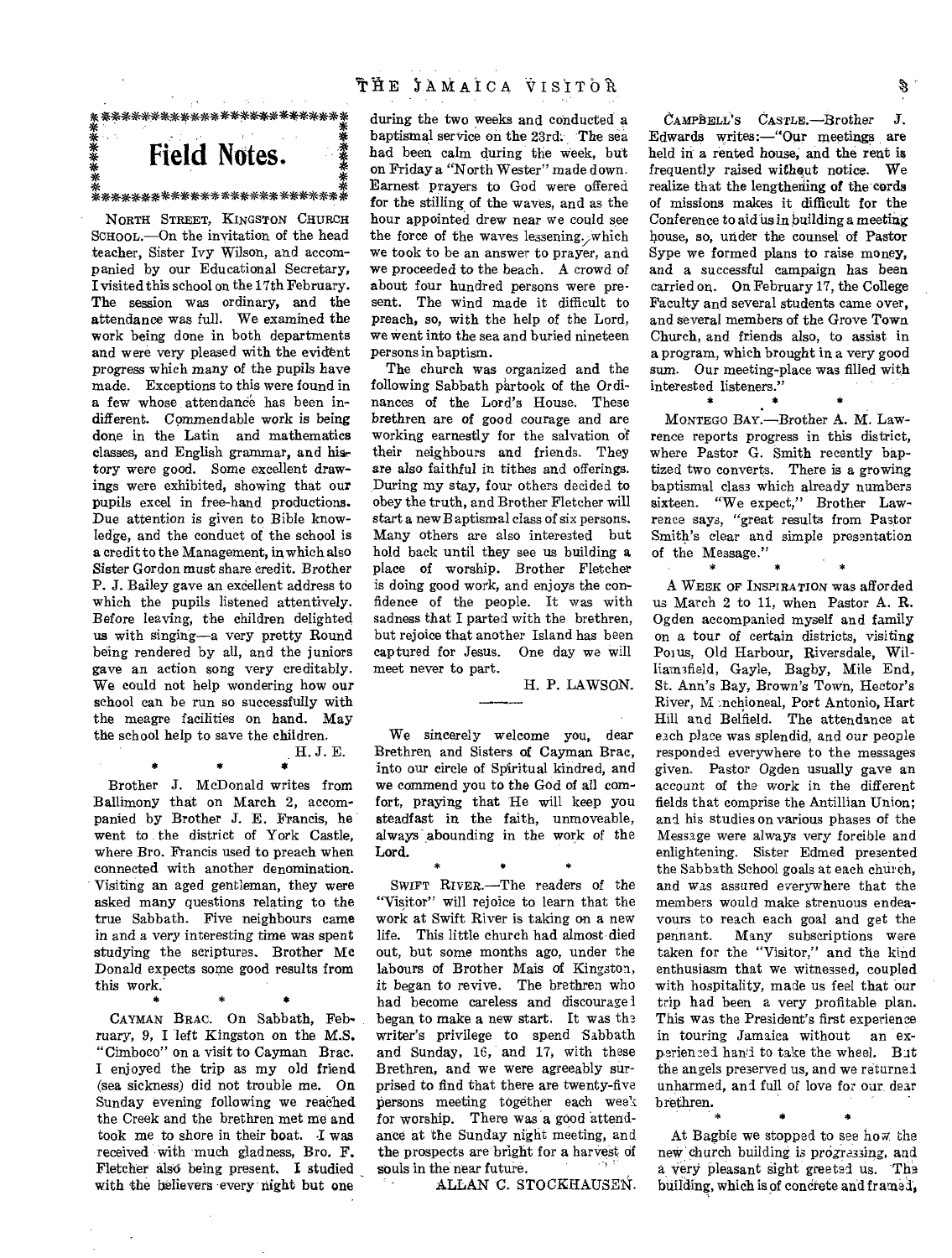is conspicuously placed :on the hill in full sight of the, travelling public. The foundation is a very solid structure, as a steep incline falls from the Western side. The seats are comfy and well finished, and there remains only the floor and fencing wall to complete the edifice. The Church members were busy helping. Sisters carried stones, sand and other materials, and sandpapered the, seats. Brother Butler's t-uck brought materials from town. Elder Fletcher has worked hard as he had to. find, both money and labour where he could, and as if by magic the building is all paid for. A building built as this has been , will ever preserve the memory of the co-operative and diligent industry of which it is both a symbol and a monumeat.

I am sure that those who read our -..Conference\_paper will be, interested to read the report of work done during my short stay in. and around Manchioneal for the past six months.

The membership of this church has doubled, and that of the Sabbath School has trebled. We held a Baptismal -service on Sabbath, December 2, and we had the largest crowd to witness the ordinance that we have ever had. It Was said that there were over five hundred present. At that time, Pastor A. C. Stockhausen led fourteen candidates into' the waters.

The work at Hector's River has also shown evidence of growth. We now have a number of candidates preparing for baptism. The same is true also of Manchioneal. Never shall I forget the scene at this place, when, on Sabbath, March 2, conditions were such that we had to vacate the theatre where we have been worshipping for the past six months, and repair to a large tree by the sea, where we carried through the day's program. We were all reminded of .the. experiences of Christ and Paul by the seaside and at the river.

 $\sim$  Sunday, the 3rd, brought a sad day :into:, my experience, as the time had come for me to bid "farewell," to the believers and friends in Manchioneal and Hector's River, Pastor Stockhausen 'occupied the, chair .at 'both places, and .1.:mid:tears the brethren' and sisters and -many friends bade me "Good-bye."

I expect to leave for the Bahamas shortly, in response to a "call" that came a few months ago; and in doing so I solicit the prayers of all in Jamaica that my labours may be successful.

' •Q: P: REID.

\*\*\*\*\*\*\*\*\*\*\*\*\*\*\*\*\*40X-\*\*\*\* **Home Missionary**  \*\*\*\*\*\*\* **Department.**  B. A. Meeker. **※**<br>**条埃埃茶茶茶茶※米米米米米米米米米<del>米</del>米米米米米米米米米** 

THE FIELp DAY plan in which the churches devote a specific day for the sale of our literature is proving a success. Ten churches have thus far responded and members have joined the H. M. Secretary in visiting from house to house in their districts. More than 'three hundred small books haeve been sold for cash. Tracts and papers have also been left with the people and we have had many heart to heart talks on matters pertaining to their eternal welfare.

The churches engaging in this work have been benefitted. The profits on the sales are retained in the churches to be used for missionary work. They may also be used for getting supplies for real missionary work.

Unless for some' unforseen purpose the plan must be discontinued, it is the purpose of the Home Missionary Secretary to continue this line of work among the churches. The Lord has blessed those who have taken part, and we feel that a new zeal and inspiration has been created in many hearts.

If your church desires to participate in such a Field Day, the request should be sent in by the Church officers, and each church must take its turn, as we can only be in one place at a time. At this writing I am with the Beeston Springs Church, and have been working with the companies in this district. The churches that have participated thus far, are, Newport, Mandeville, Grove, Town,' Porus, in Manchester, Contented Hall, Darliston; New Roads, Canaan, Springfield and Beeston Springs. In every case considerable funds have come into the Church treasury for missionary purposes.

I rejoice to work with our brethren in this great cause. Everywhere I go I find a willingness on the part of our people to unite in service for the Master. May we keep the good work going, and hear the words of the Master when the work is done: "Come, ye blessed of My Father" "enter thou into the joy of thy Lord."  $B. A. M$ : \* \*

The above reports offers a solution to a perplexing problem in this conference that of securing funds with which to get supplies for our local church Missionary activities. Incidentally we have heard how some .of the profits on 'the books have 'been, used. One church received about 19/ profit, with this money they ordered the Gazette for one year, and a Sabbath School Worker. The balance they used to buy tracts for distribution among their neighbours. If this plan is maintained periodically we can see how from this fund our churches can subscribe for the Review and Herald, buy Picture Rolls for the children and picture texts tor the sabbath school classes.. One Church sold 50/ worth and another 53/. We will ask Pastor Meeker in next issue to tell us how the money was expended by the respective churches. It will help us to plan our own local work. We praise the Lord for this plan.

H.J.E.



We are glad that the God who guided and strengthened Moses and Joshua is also the Divine Helper of our CO1 porteurs. A good report from several confirms this. Brother Spence, for instance passed his goal for January, and delivered over £22 worth of books. He writes: "Although I expected a larger delivery, I am thankful for what the Lord helped me to do."

Brother Dillon of St. Ann's delivered £10 worth one week, and took a number of orders at the same time. He says, "I am of good courage in the Lord, and often sing as I pace the lonely roads."

' Brother E. Jones having just recovered. from an attack of tropical colitis renders praise to the Lord for his restoration, and for enabling him to deliver £11 worth of orders.

I have spent some time very profitably with Brethren' B. Hurst and B. A. Ricketts. The former says, "No work has given me more spiritual joy and financial reward than the canvassing work." He delivered £22 worth and 'left me yesterday to start a £60 delivery in Port Antonio.

Brother Ricketts was happy after I had assisted him in his delivery of £8, and he said; "I am clear of debt, have paid 'in £1 13s. Od. to the relief fund, and have a'credit balance with the:Book and Bible House:" 'He is certainly:on the road to the town of Success.: We

í.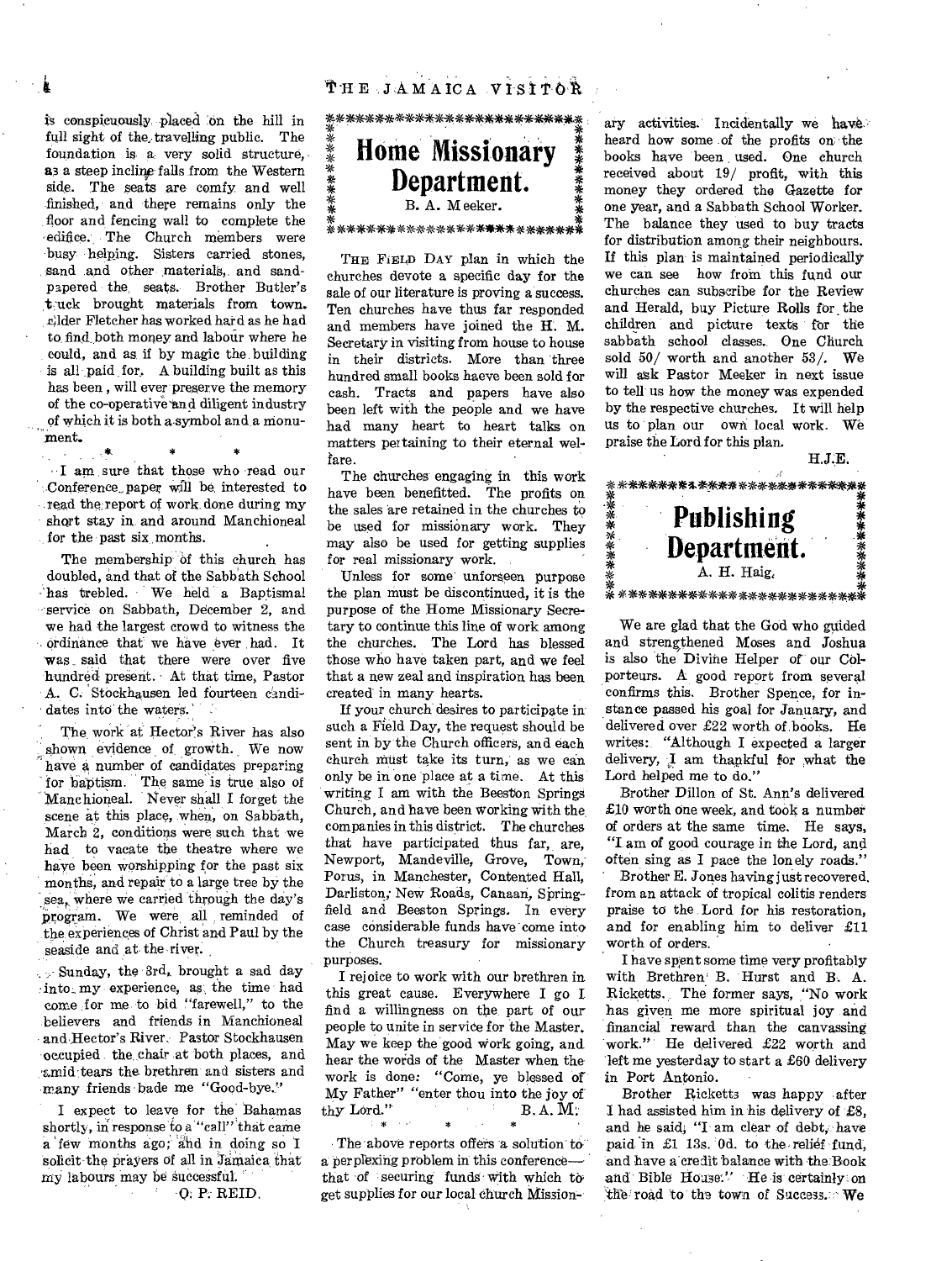would like others to emulate this good example.

I -spent five days with Brother A. Dawkins in St. Mary. The Lord showed us his favour, and in 35 hours we took cyders to the value of £65 19s. 6d. We received a large proportion of advance payments. We all welcome Brother Dawkins to our band of colporteurs and pray that he may become a strong worker for Jesus.

We invite all our church members to ,pray constantly for our loyal, hardworking colporteurs, of whom we shall speak more fully in the next "Visitor."

During this time the Lord has richly blessed me. At one house I called upon, I found the family very poor, but showed them my prospectus of "The Return of Jesus." At first they were afraid to order the book, fearing they would be unable to pay for it when delivered. But I pressed my canvass, and secured their order; and when I delivered the book, although the father was sick, he took it and paid for it. F. J. JONES.

Since I am called to the Colporteur work I have enjoyed a closer walk with God. I have been a long sufferer in many ways, but I am grateful to say that I am now well and happy in my work. To God be the glory.

B. A. RICKETTS.

\*\*\*\*\*\*\*\*\*\*\*\*\**sue*  安装演奏装装 **Sabbath School Department.**  Mrs. H. J. Edmed.

On our recent visit to the Churches March 2-11, we took time to emphasize the importance of our goals, which are as follows:-

\*\*\*\*\*\*\*\*\*\*\*\*\*\*\*\*\*\*\*\*\*\*\*\*\*\*\*\*\*\*

1. Every believer an enrolled member of the Sabbath School.

2. Every member present and ON TIME every Sabbath.

3. Daily study of the Sabbath School lesson.

4. Personal work for every pupil.

5. Liberal gifts to missions.

The seconnd on the list seems to be the most difficult of attainment, but we believe that with a decided effort on the part of each one this important goal may be reached by a much larger percentage of our membership. Let the officers of our schools lead by example as well as precept, and all endeavour to be pre-

sent for the opening exercises which give the inspiration for the hour.

It was a real pleasure to be able to meet with so many of oar Sabbath School members during the tour. Each school we spoke to seemed anxious to reach the goals, and showed special interest in the Pennant and how they might obtain it.

On entering the little building at Williamsfield we were glad to see on the wall a small blackboard with the simple words, "Weekly Goal." This suggested to us that this little Sabbath School is convinced of the value of having a definite aim. It was very evident that all the members were co-operating and were enthusiastic about reaching it for when they were asked how many wished to see the attainment of their goal, every hand went up, and "Yes," "Yes," came from many lips. The figures for the previous Sabbath proved their words true, for they had gone over their goal.

In the book, "The Soul-Winning e Sabbath School," the following story is told:—A mason contracted to build d. stone wall an'd estimated that it could be done in twenty days. His little boy worked with him, and before beginning the wall the father asked his son if he thought they could build it in twenty days. The boy was quite positive that they could not. Early in the- morning of the day they were to begin the wall, the father went to the place and set a' stake marking off onetwentieth of the wall. When they began work the father asked the boy if he thought they could build the wall as far as the stake that day. The boy's face lighted up at once. He felt sure they could do it. Each day another stake was set and at the end of the twentieth day the wall was completed. Our Sabbath School goals, which may look formidable at the beginning of the quarter, are easily attained when we divide them up into weekly portions.

At Manchioneal we found another school that had set a goal for their weekly offerings.

Port Antonio had a device picturing the Sabbath School fence, which they had copied from the February "Worker." This was to stimulate the members in reaching every goal.

The first letter telling of "Investment Day" has just come to hand from the<br>Waterloo Sabbath School. Brother Waterloo Sabbath Chambers, the Superintendent, writes:— "The Sabbath School was greatly interested in the Investment Program after which I called upon the members

to tell what they would invest. Our brethren and sisters made such hearty pledges that even the small children put their names on the Investment roll, trying to do their best. We trust and believe that this year will be a prosperous one for the Investment Fund."

Mrs. A. W. Heron, the Superintendent of Trinityville, writes:—"I am anticipating a lively morning on Sabbath (Investment Day), also a hearty cooperation, for I have heard some of the young people planning what they are going to invest. I shall do my best to make the Investment Plan a success in our Sabbath School, and in so doing help to advance the cause of God in the earth."

May God bless these precious gifts!

### *Continued from. page 6.*  **ANSWERS FOR MARCH.**

1. Moses represents the saints who will be resurrected, and Elias, those who will be translated at Christ's coming.

2. " Great Controversy," "Education," "Ministry of Healing," "Christ's- Object Lessons." (Of course, there are many others).

3. Genesis 3:15.

4. The fourth. Exodus  $20:8-11$ .<br>5. Multitudes. nations. people

nations, peoples, tongues, Rev. 17:15.

Again I must thank the large number of young people who sent in answers. The increase over the past month is several hundred per cent. as can be seen from the large number of the names of those who sent in *correct* answers. Most of the answers that came *in* this time were correct. Here are the names: Ida Holness, Iris A. Holness, Beryl Holness, Cyril M. Holness, Frank E. Rhoden, Adore Kissendal, Amy Morgan, Mr. and Mrs. T. F. Rennalls, Henry Morgan, George Mitchell, Drusilla Nelson, Estelle. L. Henry, Mrs. M. D. Lawrence, Clinton C. Lawson, G. E. Ricketts, Pearl E. Patrick, Lee Goldbourne, Josclyn Hinds, Rhoda M. Conley, Zipporah Briscoe, Hannah Briscoe, Pearl Francis, A. W. Sangster, Emma Bell, Maud Bell, Mrs. B. E. Law, Mavis E. Law, Bernice R. Lee, Hazel Golding, Alma A. Freckle on, Inez A. Nash, Etta V. Williams, Mrs. L. Bradshaw Gordon, Ethel M. Duhaney, Bertram Davis, Elsie L. Jones.

Goodbye for to-day. Send in your answers early, whether you see your name in this list or not to Young People's Page, 112 Tower St., Kingston.

P. J. B.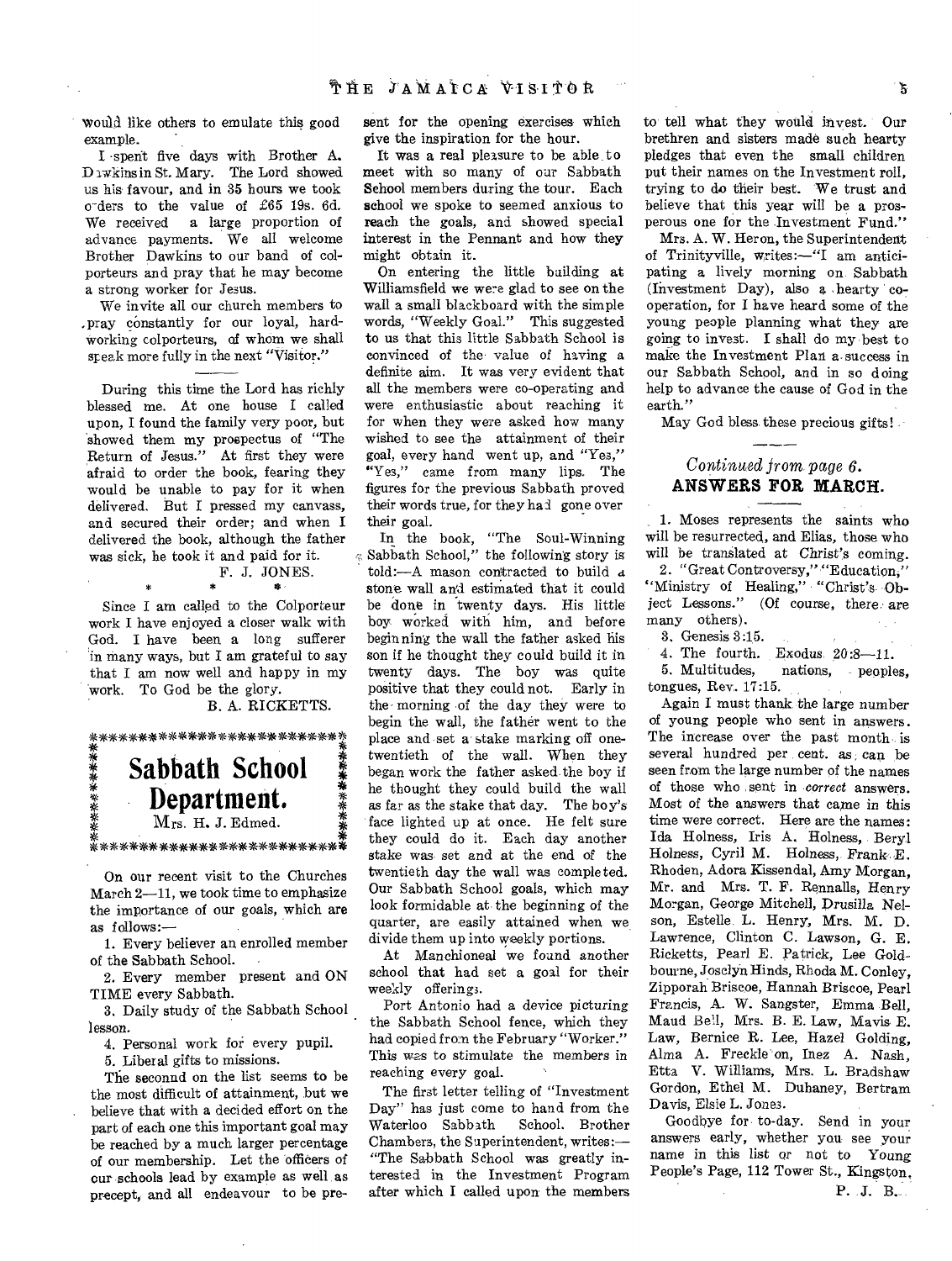# *YOUNG PEOPLE'S PAGE.*

### **WHO'S WHO.**

ç,

The lives of people who *do* things are always an inspiration: they fire us with a desire to emulate them, they show us what we, too, must be and do if we would achieve success and fulfil in our lives the purpose for which God placed us here. It is because of this that we are introducing into this page the "Who's Who" column, where we shall give sketches of the lives, not only of our denominational pioneers, but also of other men and women w ho have lived and laboured for God.—Ed.

### Mrs. E. G. WHITE.

Ellen G. Harmon was born in Gor- .sham, Maine, U.S.A., November, 26, 1827, of Methodist parents. While yet a child in school she met an accident that affected all her after life. A girl schoolmate hit her with a stone on her nose. As a result of this, she lay in a stupor for three weeks, and was sick for months. Indeed she never fully recovered from the effects of that cruel blow. Her dreams of a higher education were never realised. It is interesting to note that when she returned to school, the same girl who hit her, now a monitor, showed her the utmost tenderness. In 1840, under the preaching of William Miller, she was converted and joined the Methodist Church, -devoting her life to working for the salvation of her young friends. Later, she, with her parents, was expelled from the church because of her belief in the doctrine of Jesus' second advent.

Soon after this came the disappointment of 1844. Thousands gave up their hope in the coming of Christ, and many degenerated into fanaticism. Between these two extremes a straight course must be steered by the advent people. They were in dire need of more than human help. It was at this time that God endowed her with a gift that had long been lost to the church. Her first vision was given her, describing the journey of God's people to the celestial city. She stood firmly against the prevailing fanaticism of the time, and was used of God to save the advent people-from many-a-deadly error. dressed in the garb of truth.  $\mathbb{Z}^n$  -of the set

On August 30; 1846, she was joined in marriage to Elder James White, and

together they laboured for thirty-five years in the cause to which they had given their lives. Those were the days of small things: there was no strong organization as we have to-day. The hardships which they had to endure cannot be enumerated here. Suffice it to say that Elder White sometimes had to haul stones, chop cordwood, or mow hay to secure money for furthering the cause of truth. "Present Truth," now the "Review" appeared in July 1849, from the pen of Elder White.

Upon the death of E der White August 5, 1881, Mrs. White was prostrated, and suffered a long illness. She was miraculously healed of God while speaking at the Healdsburg, Calif: camp meeting, October 1882. She now settled down to writing for a while, producing "Great Controversy" in 1883.

In 1885 she began a tour of Europe, visiting England, Switzerland, Denmark, Italy and Scandinavia, laying the foundation of a work that is to-day large enough to be divided into four division conferences. Returning to America, she continued untiringly her work of writing and speaking, and then from 1891 to 1900 made her home in Australia. During this time the Australian Missionary College was started, and is to-day one of the foremost training centres of the denomination. The instruction to build our training schools away from the cities was timely counsel at this time, and has been religiously observed by our people all over the world. Back again in America, she covered the southern States, and as a result of what she saw, made a strong appeal for the establishment of a strong work in that part of the country. The "Watchman" Press at Nashville, Tenn., the sanitarium at Orlando, Fla., the Oakwood College and other institutions testify to the blessing of God on the work undertaken.

The time came when our denominational headquarters must be moved from Battle Creek, Michigan. Bat where should they be located? at New York? A definite "No" came from Sister White; "investigate Washington." And who to-day would doubt that God led through his servant in that move?

In 1903 the development of the medical missionary work came up for consideration. Sanitariums must be established, a medical college must come into being where? Localities *were* presented to

Sister White in vision. Two yairs later, while travelling on train, she recognized one of those localities in Southern California. Loma Linda, Paradise Valley, St. Helena are names familiar to us all.

Thus she worked year in, year out. Handicapped all, through her life by a weak constitution, she nevertheless experienced the sustaining grace of God in her labours. Sometimes she had to be propped up in bed, but she wrote; sometimes she had to be helped into the rostrum, but she spoke. Her visione bore the unmistakable mark of divine inspiration, her many books breath. the spirit of a deep Christian experiences "Patriarchs and Prophets," "Great Controversy," "Christ's Object Lessons,' ' "Steps to Christ" are known all over the civilized world.

The end came to this remarkable life in 1915. She was then 88. Entering her study she fell and broke her left femur All that skilful and loving hands could do failed to effect a recovery, and she passed away on July 16. The curtain fell upon a career filled with evidences of a divine call to service.

"On Sabbath day, July 24, 1915, Mrs. White-was laid to rest by the side  $\cdot$ of her husband, the late Elder James White, in the Oak Hill Ce.netry, Battle Creek, Mich., there to await the summons of the Life-giver."

> *—Life Sketches,* p. *.i62.*  P. J., BAILEY.

# **FIND THE ANSWER.**<br> **CURRITION** FOR ARBIT

### **QUESTIONS** FOR A?RIL.

1. By what do we commemorate Christ's burial and resurrection? Give reference to proof text.

2. "The Lord is with thee, thou mighty man of valour." To whom were these words said, and when?

3: What parable did Christ speak in answer to the question, "Who is my neighbour?" Give reference.

4. Where is our medical college situated?

5. "But unto x x fear x x shall the x x righteoursness x x healing x x wings; and ye x x forth, and grow x as  $x \times x$  the stall."

Each x represents a word left out of the above text. Write out the text in full and give reference,

Continued on page 5.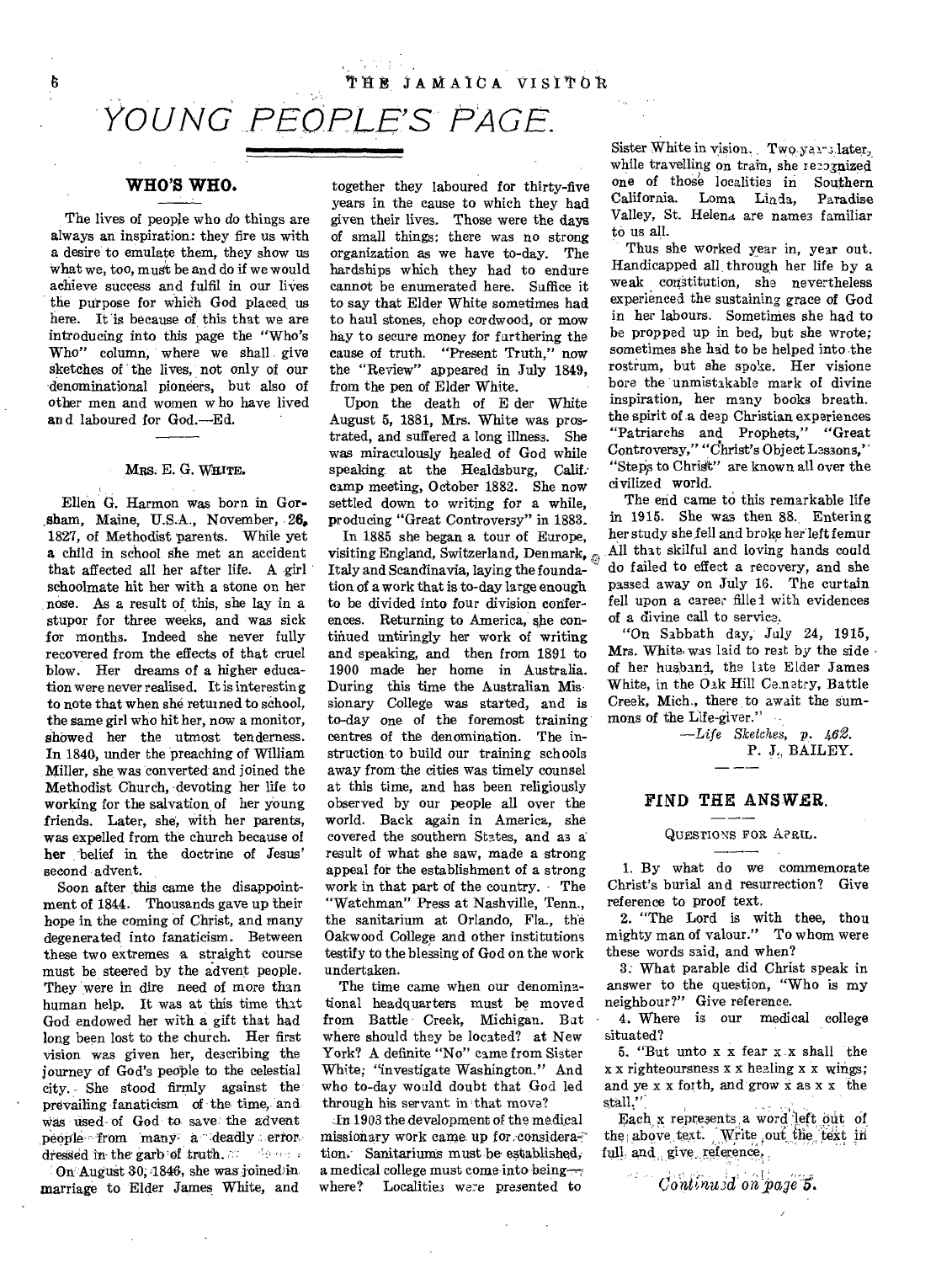Now, dear Little Folks, how are you to-day? I am always thinking about you, and wondering whether you are serving Jesus every day. Of course, you are little folks, and I suppose you often think you will not count for very much in this world until you grow up. But, never mind! Everything worth while begins small, or is made up of little things. Your dress is made of tiny little pieces of cotton or silk twisted together, and you know how important are the little puppies and kittens and kids, and babies around us. • You know little things sometimes,accomplish great things. I once read of two cages in one of which were some wee little foxes, and in the other a fierce tiger. The little foxes looked so sweet with their fluffy white furs and as they played together on the straw all the little folks wanted to get them out of the cage and nurse them. But those little animals were naughty. One day when the keeper went into the cage to give them clean straw, what do you think he found? Those innocent little playmates had got under the straw where they could not be seen, and had scratched large holes leading into the tiger's cage, and if the keeper had not found it out in time, the wall would have 'fallen, and the tiger would have been let loose. What a lot of trouble that would have caused!

Solomon also tells about the little foxes that spoil the vines. They are so small that they get under the broad leaves where they can't be seen, and eat away the little green stems that bear the fruit, and then there can be no grapes, He tells us this to show us that we must watch the little things in our lives—our little tongues, for instance which can hurt people so much. James says they are like a spark that may cause a big fire. Maybe it is a spiteful thought or action, a sulky temper, or impure things. Be they ever so small, they will make big trouble and cause much shame. Some wrong things we • do look so small that we think it safe to speak or do them. But let us remember that the LITTLE FOXES spoil the precious fruit of goodness.

But let us also remember that little good things bring about great results. When we do them, or say them, they add. much joy and happiness to those around us. Jesus, when He comes, will reward us for the "very little" duties we have done. Luke 19:17. He loves little things. He Once took a little child and told the big people they must be like him. He had evidently noticed what a good little child it was. He found a little girl, twelve years old, lying very sick. He took her by the hand and healed her. Once He took little children on His knee, He loved them so much; and He loves all little children and promises to teach them so easily line upon line, here a little and there a little, because He knows you are little and cannot learn too much at once. Is He not very kind and thoughtful about little children? He makes a beautiful sky every night, studied with little stars, He made the earth of little grains of sand, He made the great seas of little drops of water. He is always doing little things to make us happy. He is attentive to little duties. I have often wondered at the way He folded up his grave clothes when He left the grave, and placed them so tidy at the head of the empty vault. He was so excited about seeing His disciples and His Heavenly Father, but He did not neglect that little duty. And listen, He says to-day to you, "Give Me your little heart!" He wants you to be His little friend, and He will take away all your sins, big and little and help you to love and serve Him. Will you give your heart to Him?

Now, just run into your little room, kneel down and say to Jesus, "Jesus, I will be your little friend, and I want you to be my big Friend. I give you my little heart, and ask you to clean it from sin, and make me careful to do many little good things to make others happy, and to shun all my little sins. Tell me in my heart that you accept me for Thy name's sake, Amen." Then write and tell me about it.

H.J.E.

### **LITTLE FOLKS QUESTIONS.**

- 1. What aged man fell and died when he was told that the ark of God was taken by the Philistines?
- 2. What young woman said, "Intreat me not to leave thee?"
- 3. Who was Israel's first king?
- 4. What man became weak by having his hair cut?
- 5. What is the highest ladder mentioned in the Bible?

Address your answers to me, 112, Tower Street, Kingston. They must reach us by the twelfth of April. Sign your name and age.  $\sim 10^{11}$  km  $^{-2}$  .

### **ANSWERS TO LAST MONTH'S QUESTIONS.**

1. The Lord, Gen. 32:28, 30. 2, "For He shall save His people from their sins." "Matt. 1:21. 3, "The River Jordan." Matt. 3:13. 4, Sampson, Judges 16. 5, Adam, Gen, 1. 1 Cor. 15:45, and, "Our Lord Jesus Christ." Rev. 22:20, 21.

The following Little Folks answered correctly: Ethel Roberts, Miriam Roberts, Carmen Bradshaw, Adma Haffenden, Kathleen Stevens, Fitzgerald Osbourn, Larkland Lynch, Dorothy Walters, Marie Rutherford, Winnie Stern, Stanly Lindner, Albert Freckleton, Roderick Thomas, Kathleen Brodie, Marion Brodie, Cleveland Holness, Sylvester Pennicott, Owen Kelly, Eric Rummer, Aston Davis, Edgar Bennett, Violet Plummer, Cyril Wright.

Send all answers and letters to me 112 Tower Street, Kingston, remember you must put a penny stamp on your letters.

### **LIGHTING A CHURCH WITH MILK TINS.**

That sounds funny, doesn't it? But, you know, away up the Canje Creek in British Guiana, we have a little church in the forest. It seats about one hundred and fifty persons, and it is kept very clean and nice. On one of my visits there some time ago, I went to hold meeting there. The building was filled, and the singing was just fine. Everybody sang, even the children, and the forest just echoed with the strains of praise. But. the building had no lamps, and when I first went in I wondered how it would be lighted. But soon the people began to come—men, women, and children, and each one<br>carried his own little lamp. And how carried his own little lamp. do you think their lamps were made? Well, they got little tins, such as condensed milk tins, bored a hole in the middle at the top, put in kerosene oil, and a little piece of tin bent round to hold a wick of cotton from the wild cotton tree, and when they were seated, they lighted this lamp, held their hymn book or Bible in one hand and the lamp, in the other. I thought they were all virgins like the women in the parable —and they were preparing for the coming of Jesus, the Bridegroom! We had such a lovely meeting and the great lesson left on my mind was, that Jesus wants